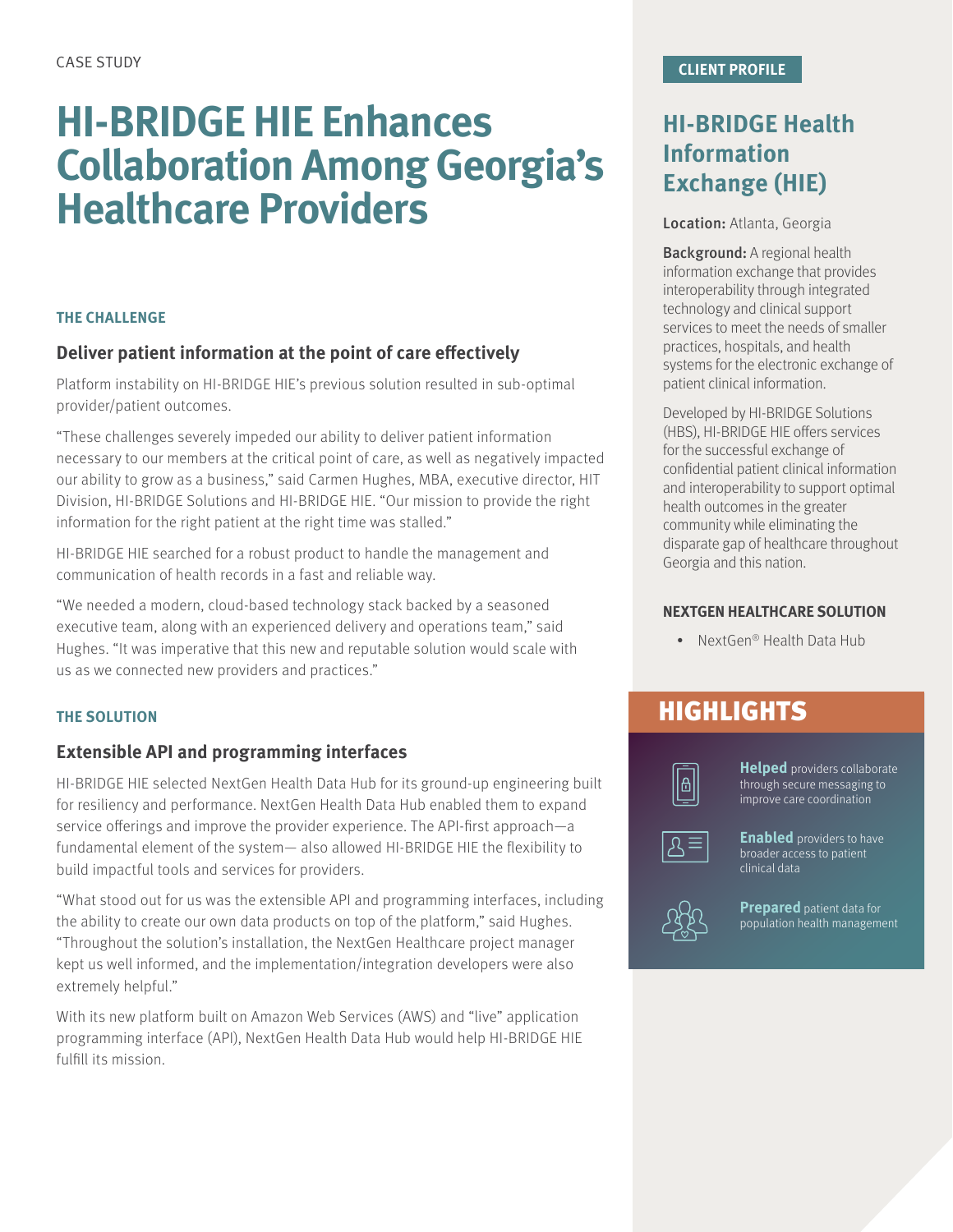#### **THE RESULTS**

### **Allow providers to collaborate securely and improve care coordination**

With the Health Data Hub solution, HI-BRIDGE can generate clinical documents and use the integrated Direct Messaging solution to exchange data within the providers' native EHR workflow or a web-based inbox.

Providers can securely share customized content with colleagues to fill data gaps and ensure the totality of patient data is available for treatment and planning.



### **A pipeline to ambulatory care settings to enable broader data networks**

NextGen Health Data Hub helps HI-BRIDGE HIE create a source of truth for identifying patients across the community. With normalized data sets across disparate data sources, providers access meaningful and actionable patient data. This enables HI-BRIDGE HIE to help providers address information gaps more effectively in the patient's clinical record, including access to critical data such as allergies, medications, and patient conditions.

The bi-directional exchange of clinical care documents (CCDs) and connectivity to state and national networks helps providers gain access to more patient information at the point of care. With the ability to manage patient panels, providers can receive automatic notifications of network activity and new clinical content.

"What stood out for us was the extensible API and programming interfaces, including the ability to create our own data products on top of the platform. During the installation, the NextGen Healthcare project manager kept us well informed, and the implementation/ integration developers were extremely helpful."

**Carmen Hughes, MBA** Executive Director HIT Division HI-BRIDGE Solutions and HI-BRIDGE HIE